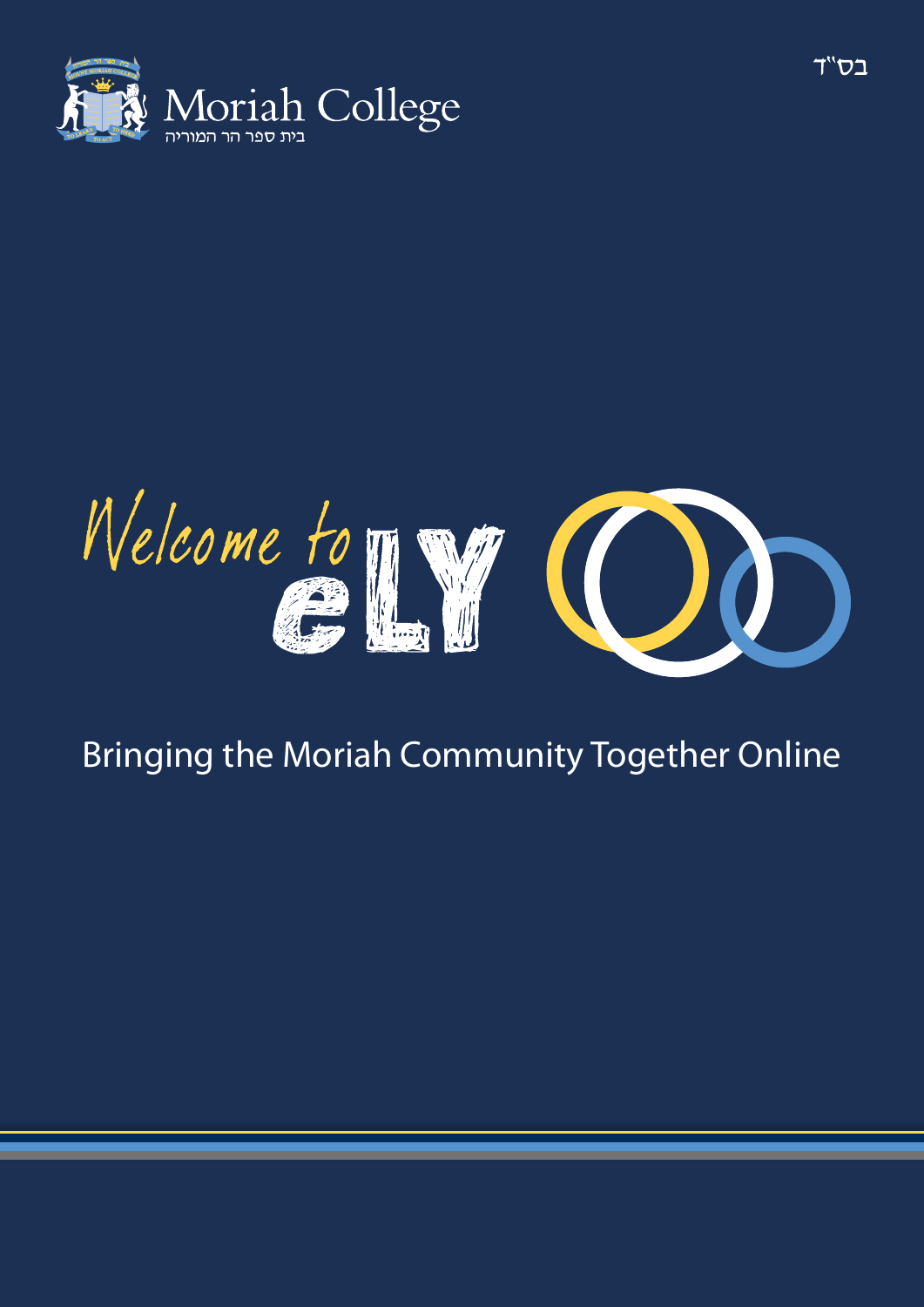

## What is  $e<sub>W</sub>$ ?

*e***LY** is a comprehensive, online, interactive teaching and learning environment where students, teachers and parents can communicate and collaborate together.

It's a one-stop-shop for quick and easy access to all the Moriah College information you need.

*e***LY** is an easy and effective way for us to share information and maximise the potential of our school's Information and Communication Technology Program.

## Why eLY? What's in a Name?

- *e* represents the *e***-learning** aspect of the system. It also represents the Hebrew word for '**one**' – '**echad**'.
- L represents both the English word '**Learning**' and the Hebrew word for learning - '**Limmud**'.
- Yrepresents the Hebrew word '**Yachad**' which means '**together**'.

*e***LY** is therefore our *e***-learning** system with everything in the **ONE** place for us to all **learn together**.

# How do  $I$  access  $eY$ ?

You can access *e***LY** anywhere, anytime from desktop and laptop computers, or hand held, wireless and mobile devices.

**1.** Go to the *e***LY** login page.

The easiest way to open the *e***LY** login page is to go to the Moriah College website – *www.moriah.nsw.edu.au* – and click on the link to *e***LY**. Alternatively, go straight to *e***LY** via *https://ely.moriah.nsw.edu.au*



**2.** Enter the unique username and password that has been supplied to you by the school.

|                                                                                                          | STYMAHN-Tayle                                       |         |
|----------------------------------------------------------------------------------------------------------|-----------------------------------------------------|---------|
| <b>Companies award the study!</b><br>(1) 12 April Street Street Auto Author: Woods I Was Next Associated |                                                     | d Trime |
| <b>SEP MODE CONTR</b>                                                                                    |                                                     |         |
|                                                                                                          |                                                     |         |
| Moriah College                                                                                           |                                                     |         |
|                                                                                                          |                                                     |         |
|                                                                                                          |                                                     |         |
|                                                                                                          |                                                     |         |
|                                                                                                          |                                                     |         |
| Nelsone to LY 0                                                                                          |                                                     |         |
|                                                                                                          |                                                     |         |
| To looph a rew sensor please loph with your paintains and password.                                      |                                                     |         |
|                                                                                                          |                                                     |         |
| Loan hame                                                                                                |                                                     |         |
| <b>Fascance</b>                                                                                          |                                                     |         |
|                                                                                                          |                                                     |         |
| boat.                                                                                                    |                                                     |         |
| The actual product in the control of the<br>Assista, Anyderson, Lowerell                                 |                                                     |         |
| -----                                                                                                    |                                                     |         |
|                                                                                                          |                                                     |         |
|                                                                                                          | 2012 Storegickson Lower L. Assemble 2 December 2014 |         |
|                                                                                                          |                                                     |         |
|                                                                                                          |                                                     |         |
|                                                                                                          |                                                     |         |



**3.** Your *e***LY** home page will now open

| (b) If + (Prima cars invisions advant<br>22 St fact that building there from the pair of them<br><b>SETTING CO.</b> |                                   | <b>R.I. Norigil</b><br>4 HV Jeer                 |                  |                                                          |
|---------------------------------------------------------------------------------------------------------------------|-----------------------------------|--------------------------------------------------|------------------|----------------------------------------------------------|
|                                                                                                                     | Moriah College                    | <b><i>CALY OD</i></b>                            |                  | Seat Alpinson the Fords Shar 1, Louis<br>saarun.         |
| My BLT                                                                                                              | <b>Rams</b>                       | <b>Not Likes from Room Bills Rufund</b>          |                  |                                                          |
| <b>Floored In</b><br>٠<br><b>Commercial</b><br><b>Bacon Man Lisan</b><br>Corporation Products<br>٠                  | Today's Denth: Bonny 119 Aug      | Good Afternoon Mrs Yvette Sher                   |                  | <b>Business Systems</b>                                  |
| <b>Weight Calvas Claim of</b><br><b>START</b><br>My Obusiants                                                       | <b>Send Provident</b>             |                                                  |                  | <b>Gold Base Train &amp;</b><br><b>Bony Sign Year 10</b> |
| $=$<br><b>New Old</b><br><b>Asturnichi</b><br><b>National Entity</b>                                                | <b>Donald Affairs at All June</b> |                                                  | <b>Committee</b> | Keys Box True V                                          |
| <b>My Greate</b><br><b><i><u>New Area and Area and Area and Area area</u></i></b>                                   |                                   |                                                  | $\frac{1}{2}$    | Ashardton, Tour 11                                       |
| <b>New S.A. Edmonton</b><br>New Ell Information<br><b>Trac CL Hornahm</b><br><b>Ther CO ellumators</b>              |                                   |                                                  |                  |                                                          |
| <b>Har St Hompton</b><br><b>NAV DE BRITISEUE</b><br><b>Barth</b>                                                    |                                   | 3119 Controllerations : Scottes (Capo Franchise) |                  | <b>Schools 1931 to News</b><br>---                       |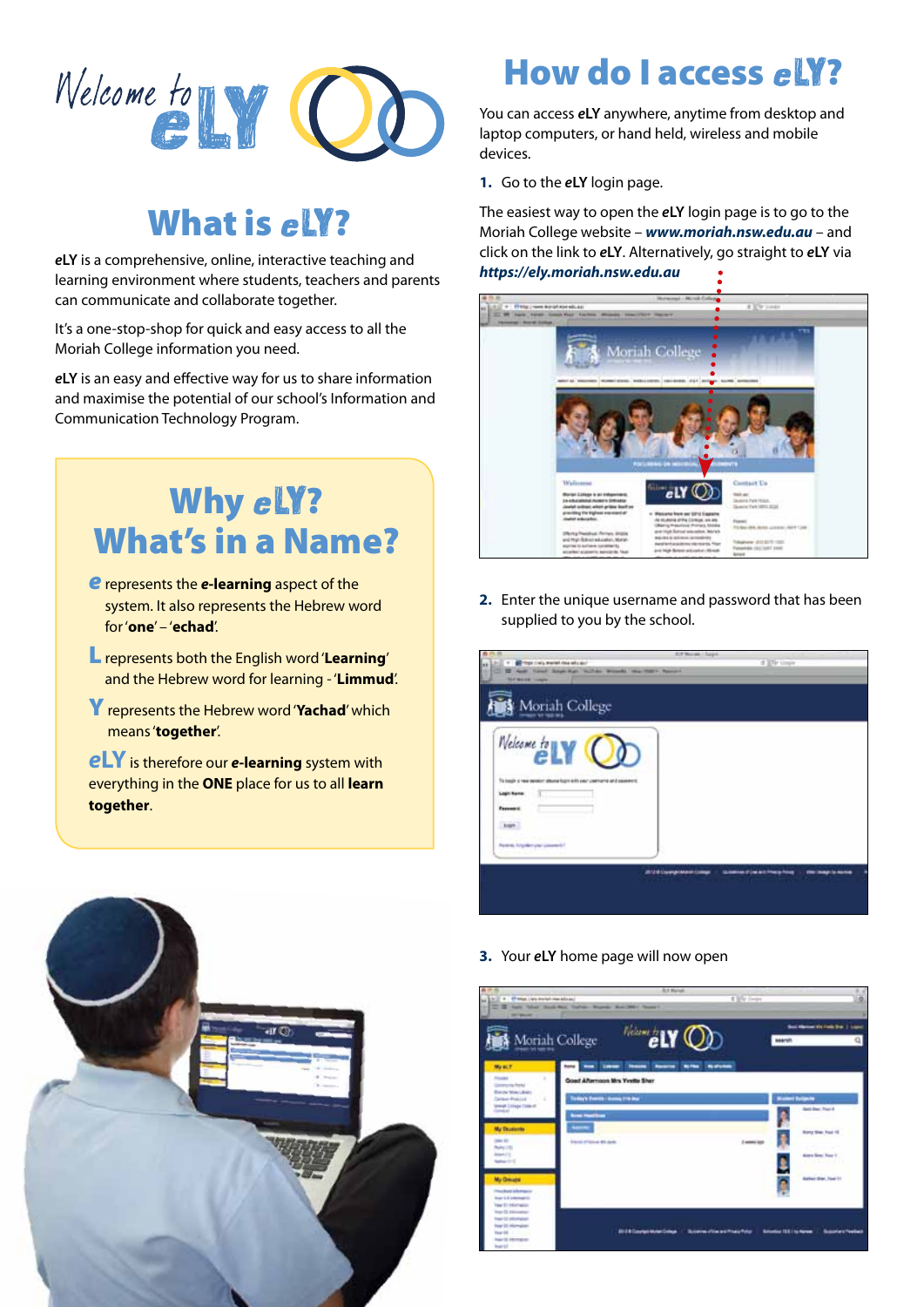## What will I see on  $e<sub>W</sub>$ ?

As parents, *e***LY** provides you with a dynamic opportunity to be partners in your child's learning. It features forums, wikis, image galleries, polls and more, to help foster an effective online community.

*e***LY** gives you access to all the information you need as soon as you login.

Links to your child's Year group pages, timetables, co-curricular groups and resources such as the Moriah calendar, are easily accessible directly from *e***LY** – all with ONE login.

Your *e***LY** is designed exclusively for you and your family, which means that you will have access to all the information and resources that relate specifically to each of your children as well as everything that we need to share with the whole Moriah Family.

#### **EVERYONE will have access to:**

- Moriah Calendars
- O College Policies & Procedures
- *e*Bulletins
- Photo Galleries
- Information and News Items, which relate to the whole Moriah Family

#### **PRESCHOOL PARENTS can view:**

- Pages and groups dedicated to Preschool parents
- O Hebrew and Jewish Studies Activities
- Preschool News
- O Information about all Preschool Events

#### **PRIMARY SCHOOL PARENTS can view:**

- $\bigcirc$  Pages and groups dedicated to Primary School parents
- O Direct access to Parent/Teacher interview bookings
- O Details about Sport, Co-curricular Activities and **Excursions**
- Academic reports
- Information about the Instrumental Program and **Music**
- **O** Hebrew and Jewish Studies Activities
- Downloadable copies of Permission Slips and other notes
- O News about all types of Primary School Events

#### **MIDDLE AND HIGH SCHOOL PARENTS can view:**

- Student Timetables which lessons and classes your child has each day
- Assignments and Work Due details of homework, projects, assignments and when they are due
- $\bigcirc$  Live links to email addresses for your child's teachers
- $\bigcirc$  Year Group Pages information that relates to your child's Year group
- Direct access to Parent/Teacher interview bookings
- $\bigcirc$  Excursion Information details and downloadable permission slips
- Academic reports
- Details about Sport, Co-curricular Groups and Activities
- Information about the Instrumental Program and Music
- Assessment Calendars
- Informal Jewish Studies Activities and Events
- $\bigcirc$  News about all types of Middle and High School Events

### How are Students and **Teachers using eLY?**

In the Preschool and Primary School, *e***LY** is used by teachers to communicate with parents, manage documents and share resources and ideas with colleagues.

In the Middle and High School, this is expanded to include posting assignments, setting up collaborative groups, monitoring students' workload, viewing due work, checking out a student's *e***Portfolio** and marking tests and assessments online.

Middle and High School students can communicate with teachers, manage their workload and develop a support system through *e***LY**. The online assignments allow students to complete, submit, review marks and read teachers' comments. Students can develop their own *e***Portfolio** where they can store and showcase their work, awards, individual style and achievements. With *e***LY**, they can effectively manage their workload and enjoy an enhanced learning experience.

## I need help to use  $e\mathbf{I}\mathbf{Y}$ where can I go?

We encourage you to logon to *e***LY** and explore it for yourself. Don't worry about making mistakes or deleting information – *e***LY** will only allow you to get access to information, not to change it – so jump on board and discover everything *e***LY** has to offer.

You will find new information and items on *e***LY** every day, so visit *e***LY** as part of your daily routine and ensure that you don't miss out on important information.

We will still be communicating with you by email, so keep a lookout for details about our *e***LY** workshops for parents. Whether you need help with logging on, navigating the site or would like to know how to fully utilise *e***LY**'s features, these workshops will be helpful and productive.

You can also send an email, with full details of any issues or questions about *e***LY**, to *mcollege@moriah.nsw.edu.au* and we will be in touch to help you as soon as possible.